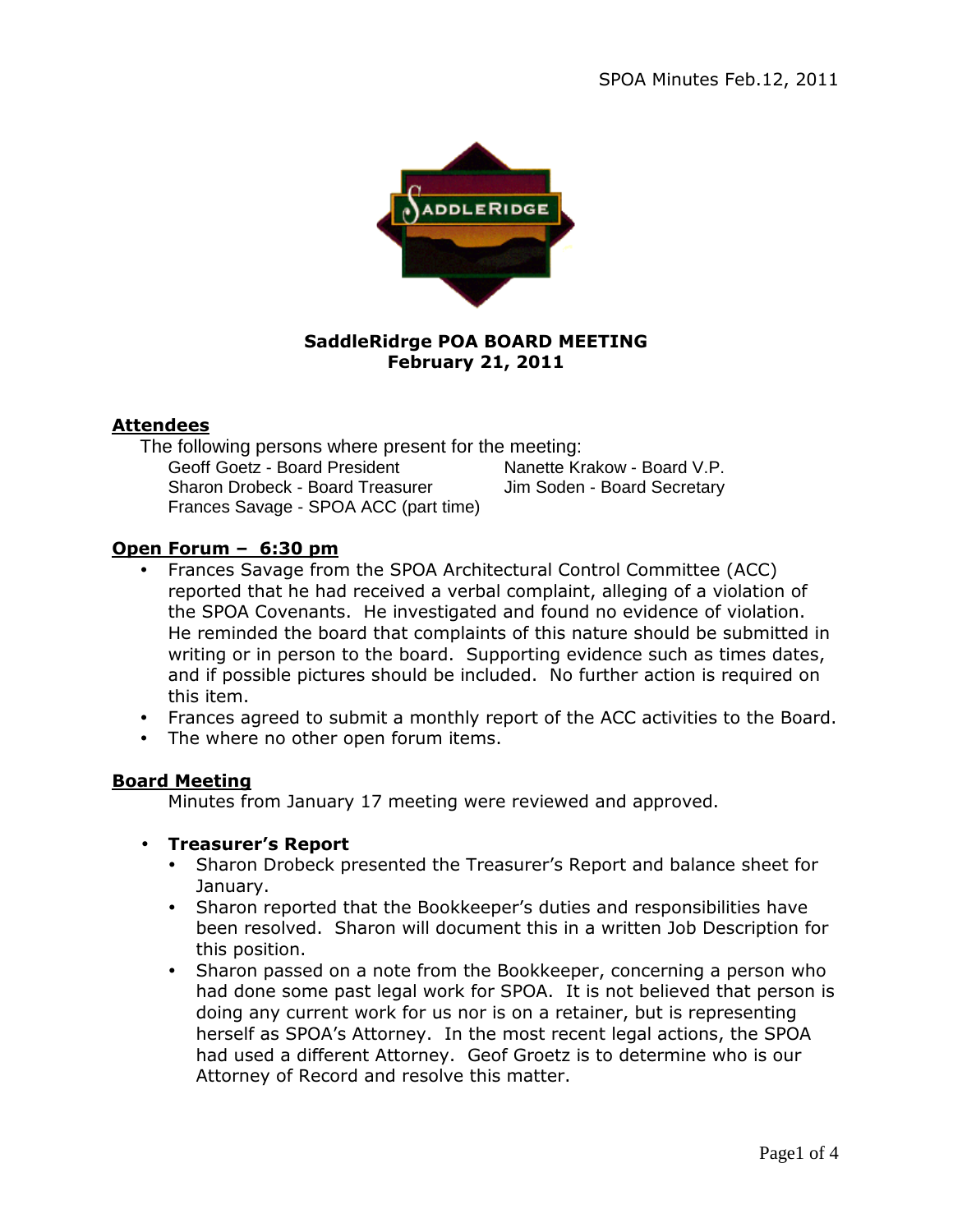## • **Unfinished Business**

- Geoff reported that he has contacted Rick Casper about doing the work to remove the Clubhouse rear exterior door as well as installing security lighting for front porch.
- Geoff volunteered to contact a sign maker about the cost for some new "burn ban" signs.
- The Clubhouse key inventory has been completed, Sharon is to update the Record Sheet of key holders.
- All Ozona accounts have been updated with the new Board Members information. This item is complete.
- The review of "New Board Responsibilities" manual is on going. Jim Soden requested an electronic copy of this manual and has offered to revise if Board Members will send him their 'mark-ups'.
- SPOA Committee members have been identified except for the Nominating Committee. Geoff and Nanette are to find a volunteer for this committee. Geoff is to provide updated info to webmaster.

#### • **New Business**

- Geoff report that he was very pleased with the effort to save the entrance signs and move them to the Clubhouse. He wished to thank Ron Steele and the contractor for this work.
- Jim Soden reported on his review of the proposed Texas House Bill 44. It is felt that this bill, if passed, would negatively affect our Covenants. An article has been developed on this and will be included in the next issue of the 'Saddle Bags' news letter. The Board unanimously agreed that this bill should be opposed and signed a letter to State Representative Jason Isaac, stating the Board's view. A copy is attached to these Minutes.
- Jim Soden reported that he had found no pressing need to revise our covenants. To avoid legal complications it would be best to make as few changes as possible. We may wish to have our Attorney do a review to assure that our Covenants are in compliance with the State legal requirements and consistent with any recent court decisions.
- It was agreed that the Annual Property Owners Meeting and BBQ will be held on Saturday, April 16. The Board will purchase the brisket, sausage, beans, potato salad, pickles, onions, bread and bbq sauce per the quote received from Fuschak's. Sharon is to see if some residents might volunteer to provide dessert. Jim Soden volunteered to purchase drinks, paper plates, plastic ware, etc. as may be needed from Sam's.
- Geoff requested that the Board Committee Members develop and submit by March 1, articles for Spring Saddlebags newsletter as follows:
	- o Jim: HR 44 overview [Done]
	- o Geoff: SR sign relocation article
	- o Cecil: update on WPDD for sale of 9 acre lot at junction
	- o Nanette: article on meeting and picnic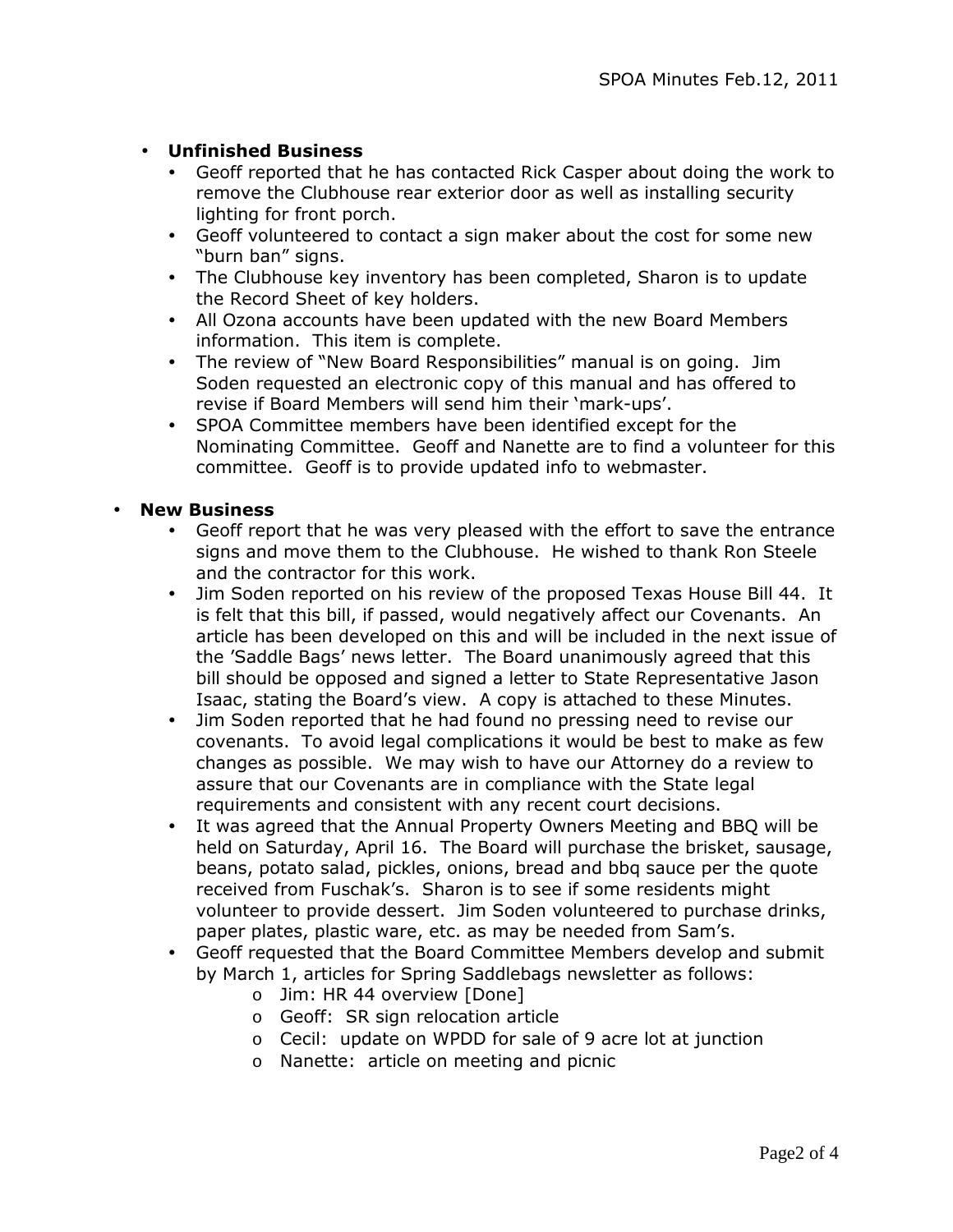- Geoff reported on the service calls to repair broken pipes, water in clubhouse, and a circuit breaker replacement for well at clubhouse, all resulting from the last freeze. Bills will be submitted for reimbursement. No other action is required.
- Geoff mentioned the Saddleridge Property Owners information database. Some contact data is missing or not current. We discussed how to get the current information updated without violating the confidentiality of this information. It was suggested that we could have a sign-in sheet at the annual meeting and request attendees to provide their e-mail address and telephone numbers. We could then use that to update our database..

There being no other business the meeting was adjourned.